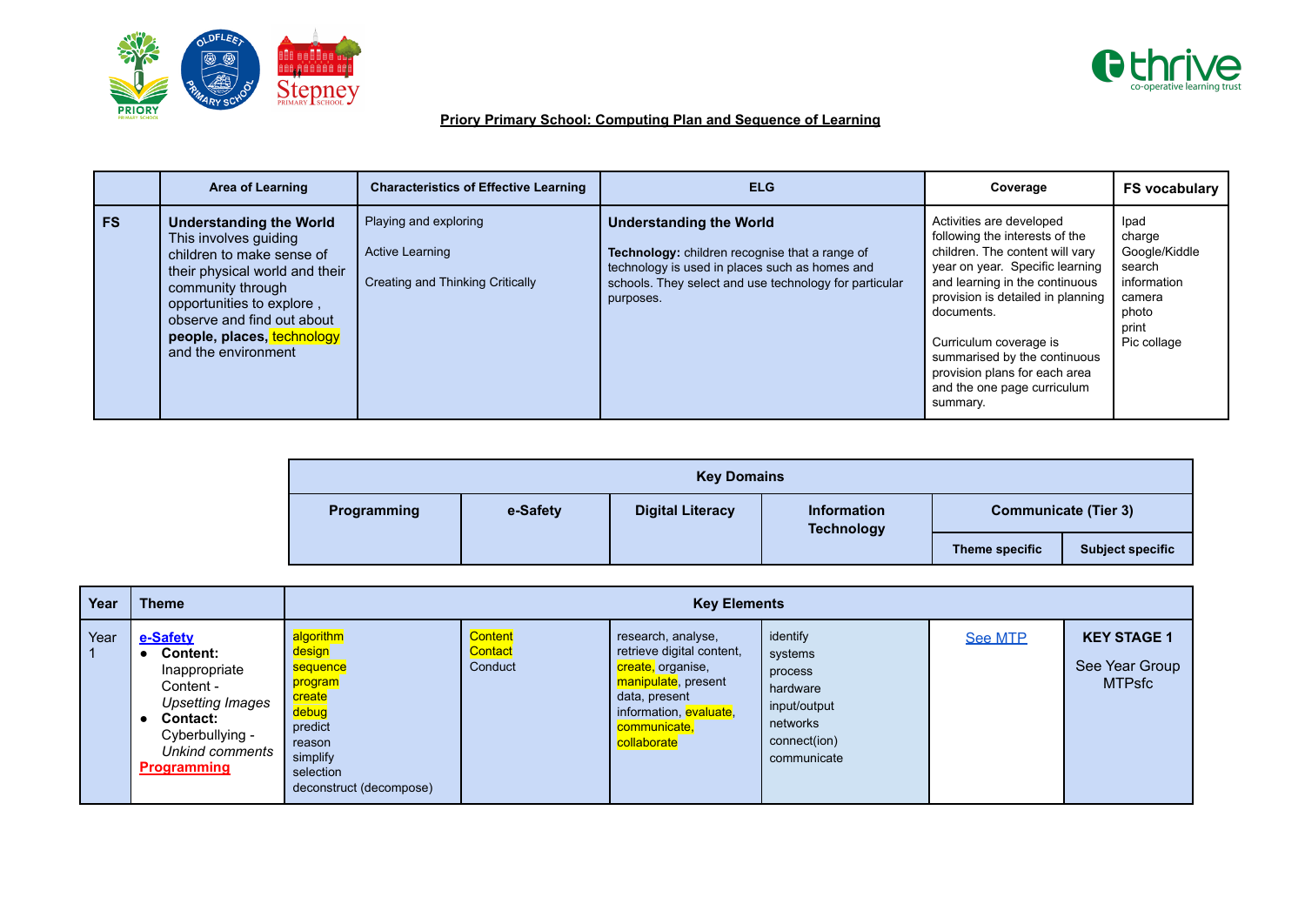



| • Understanding<br>algorithms<br><b>Digital Literacy</b><br>Word Processing/<br>Digital Media                                                                                                                                                                                                                                                                                                                                                              | variables<br>abstract<br>generalise<br>procedures<br>evaluate<br>input/output                                                                                                                                           |                                      |                                                                                                                                                                       |                                                                                                       |         |  |
|------------------------------------------------------------------------------------------------------------------------------------------------------------------------------------------------------------------------------------------------------------------------------------------------------------------------------------------------------------------------------------------------------------------------------------------------------------|-------------------------------------------------------------------------------------------------------------------------------------------------------------------------------------------------------------------------|--------------------------------------|-----------------------------------------------------------------------------------------------------------------------------------------------------------------------|-------------------------------------------------------------------------------------------------------|---------|--|
| e-Safety<br>• Conduct: Online<br>Image - What is<br>an avatar?<br><b>Conduct:</b><br>$\bullet$<br>Personal<br>Information - What<br>is personal<br>information?<br><b>Contact:</b><br>$\bullet$<br>Grooming - Online<br><b>Strangers</b><br><b>Programming</b><br>Debugging &<br>$\bullet$<br>predicting code<br><b>Information</b><br>technology<br>What is<br>$\bullet$<br>technology?<br><b>Digital Literacy</b><br>• Word Processing/<br>Digital Media | algorithm<br>design<br>sequence<br>program<br>create<br>debug<br>predict<br>reason<br>simplify<br>selection<br>deconstruct (decompose)<br>variables<br>abstract<br>qeneralise<br>procedures<br>evaluate<br>input/output | Content<br>Contact<br>Conduct        | research, analyse,<br>retrieve digital content,<br>create, organise,<br>manipulate, present<br>data, present<br>information, evaluate,<br>communicate,<br>collaborate | identify<br>systems<br>process<br>hardware<br>input/output<br>networks<br>connect(ion)<br>communicate | See MTP |  |
| e-Safety<br>• Content:<br>Downloading -<br>App Purchasing<br><b>Programming</b><br>$\bullet$ Evaluating,<br>simplifying &<br>designing code<br><b>Information</b><br>technology<br>Technology in real<br>life                                                                                                                                                                                                                                              | algorithm<br>design<br>sequence<br>program<br>create<br>debug<br>predict<br>reason<br>simplify<br>selection<br>deconstruct (decompose)<br>variables<br>abstract                                                         | <b>Content</b><br>Contact<br>Conduct | research, analyse,<br>retrieve digital content,<br>create, organise,<br>manipulate, present<br>data, present<br>information, evaluate,<br>communicate,<br>collaborate | identify<br>systems<br>process<br>hardware<br>input/output<br>networks<br>connect(ion)<br>communicate | See MTP |  |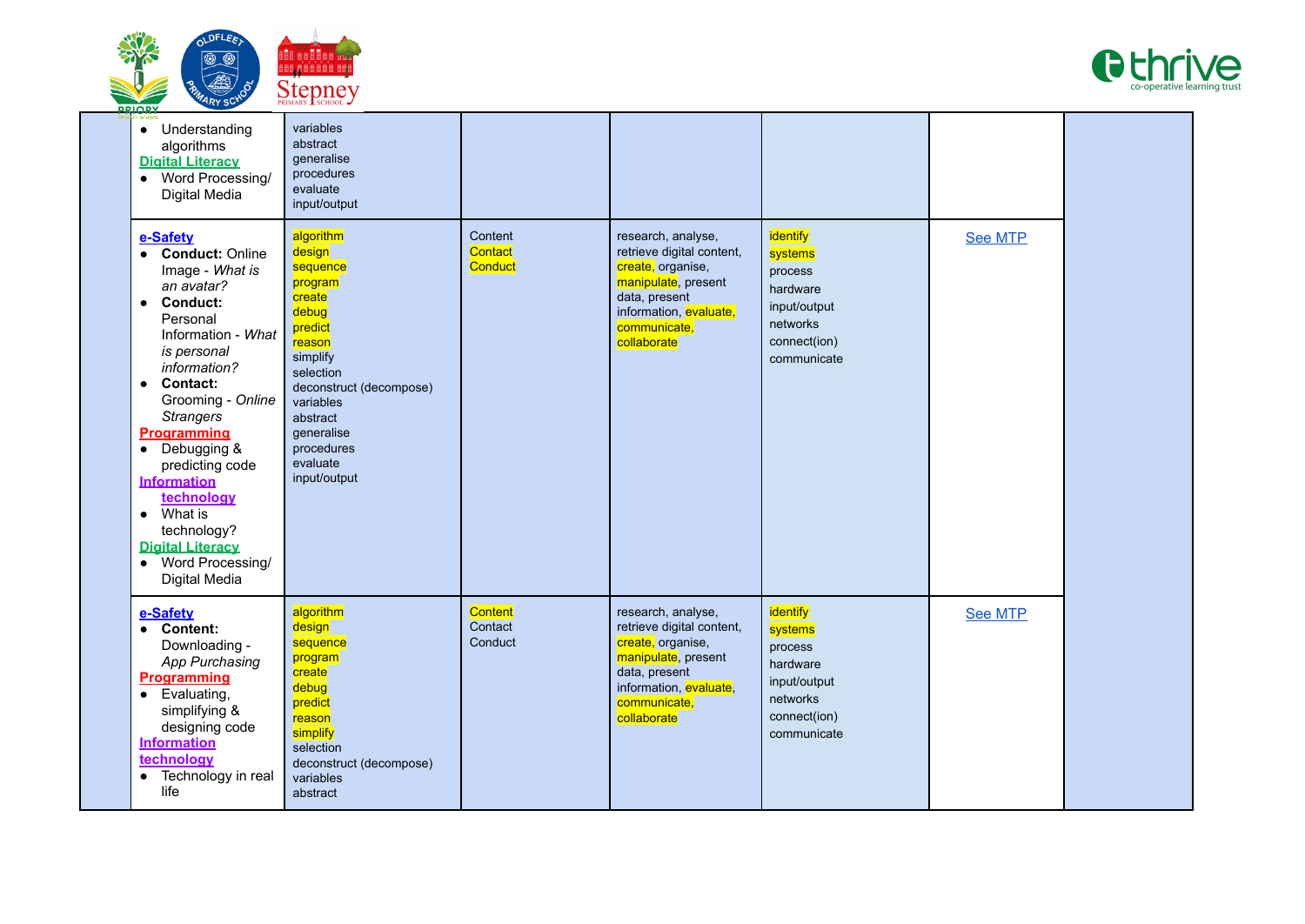



|                        | <b>Digital Literacy</b><br>Word Processing/<br>$\bullet$<br>Digital Media                                                                                                                                                                                                                                                                                                                                                                                                                                   | generalise<br>procedures<br>evaluate<br>input/output                                                                                                                                                                    |                               |                                                                                                                                                                       |                                                                                                       |         |  |
|------------------------|-------------------------------------------------------------------------------------------------------------------------------------------------------------------------------------------------------------------------------------------------------------------------------------------------------------------------------------------------------------------------------------------------------------------------------------------------------------------------------------------------------------|-------------------------------------------------------------------------------------------------------------------------------------------------------------------------------------------------------------------------|-------------------------------|-----------------------------------------------------------------------------------------------------------------------------------------------------------------------|-------------------------------------------------------------------------------------------------------|---------|--|
| Year<br>$\overline{2}$ | e-Safety<br>• Conduct: Online<br>Image/ Reputation<br>- Offline behaviour<br>vs. online<br>behaviour<br><b>Conduct:</b><br>$\bullet$<br>Personal<br>Information -<br>When is it ok to<br>share?<br><b>Programming</b><br>Evaluating,<br>$\bullet$<br>simplifying &<br>designing code<br><b>Information</b><br>technology<br>$\bullet$ What is<br>information<br>technology?<br><b>Digital Literacy</b><br>Word Processing/<br>$\bullet$<br>Desktop<br>Publishing/<br>Presentation<br>Media/Digital<br>Media | algorithm<br>design<br>sequence<br>program<br>create<br>debug<br>predict<br>reason<br>simplify<br>selection<br>deconstruct (decompose)<br>variables<br>abstract<br>qeneralise<br>procedures<br>evaluate<br>input/output | Content<br>Contact<br>Conduct | research, analyse,<br>retrieve digital content,<br>create, organise,<br>manipulate, present<br>data, present<br>information, evaluate,<br>communicate,<br>collaborate | identify<br>systems<br>process<br>hardware<br>input/output<br>networks<br>connect(ion)<br>communicate | See MTP |  |
|                        | e-Safety<br><b>Contact:</b><br>$\bullet$<br>Cyberbullying -<br>Impact of<br>cyberbullying/<br>responding to<br>cyberbullying<br>• Content:                                                                                                                                                                                                                                                                                                                                                                  | algorithm<br>design<br>sequence<br>program<br>create<br>debug<br>predict<br>reason<br>simplify                                                                                                                          | Content<br>Contact<br>Conduct | research, analyse,<br>retrieve digital content,<br>create, organise,<br>manipulate, present<br>data, present<br>information, evaluate,<br>communicate,<br>collaborate | identify<br>systems<br>process<br>hardware<br>input/output<br>networks<br>connect(ion)                | See MTP |  |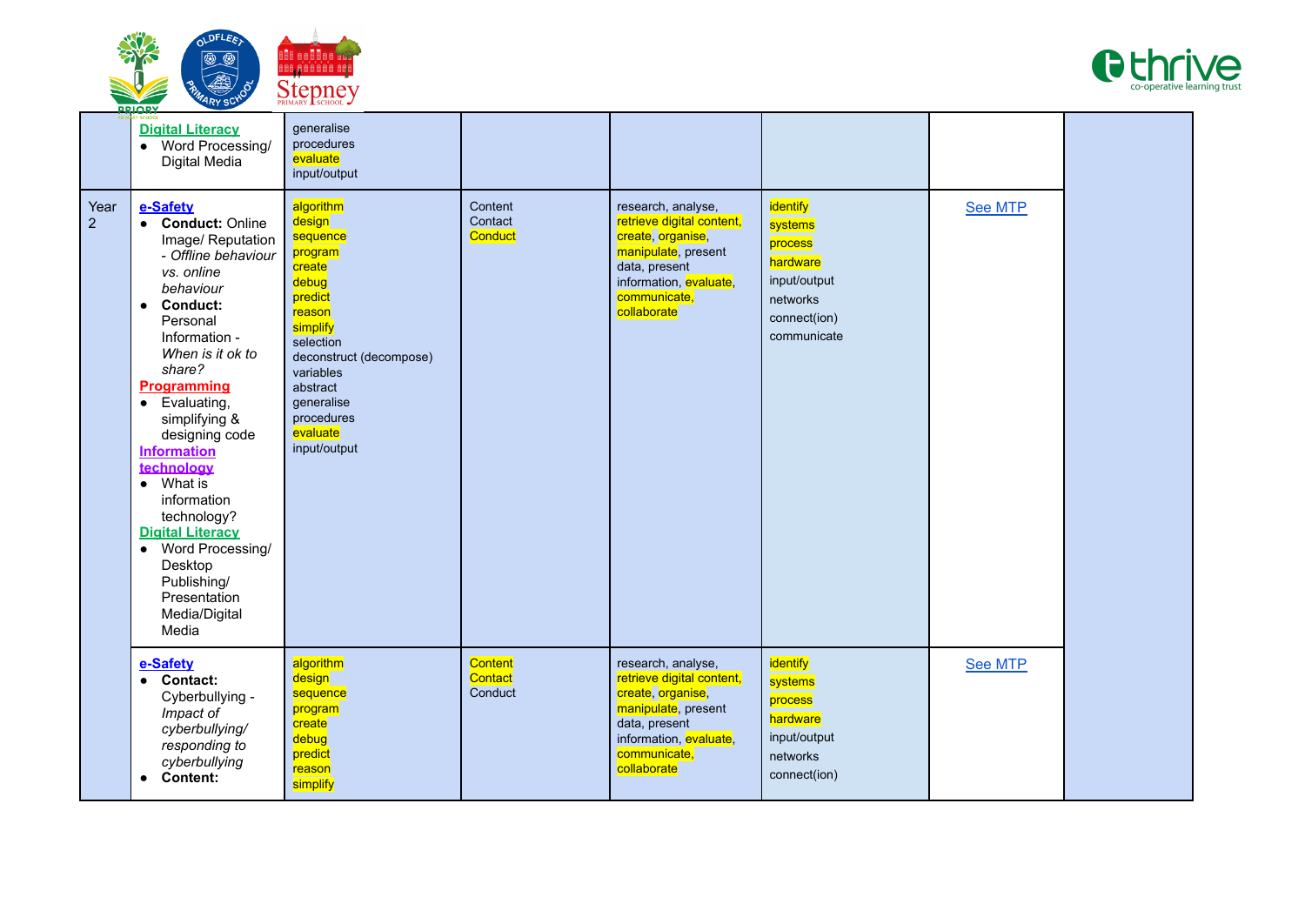



| <u> PRIORY</u> |                                                                                                                                                                                                                                                                                                                                                                     |                                                                                                                                                                                                                         |                                      |                                                                                                                                                                       |                                                                                                       |                |  |
|----------------|---------------------------------------------------------------------------------------------------------------------------------------------------------------------------------------------------------------------------------------------------------------------------------------------------------------------------------------------------------------------|-------------------------------------------------------------------------------------------------------------------------------------------------------------------------------------------------------------------------|--------------------------------------|-----------------------------------------------------------------------------------------------------------------------------------------------------------------------|-------------------------------------------------------------------------------------------------------|----------------|--|
|                | Inappropriate<br>Content - Who to<br>$t$ ell?<br><b>Programming</b><br>$\bullet$ Developing &<br>sequencing code<br>(introducing<br>repetition)<br><b>Information</b><br>technology<br>Technology in real<br>$\bullet$<br>life<br><b>Digital Literacy</b><br>Word Processing/<br>$\bullet$<br>Desktop<br>Publishing/<br>Presentation<br>Media/Digital<br>Media      | selection<br>deconstruct (decompose)<br>variables<br>abstract<br>generalise<br>procedures<br>evaluate<br>input/output                                                                                                   |                                      |                                                                                                                                                                       | communicate                                                                                           |                |  |
|                | e-Safety<br>• Contact:<br>Grooming -<br>Understanding<br>manipulative<br>behaviour<br><b>Content:</b><br>$\bullet$<br>Downloading -<br>Pop-Ups<br><b>Programming</b><br>• Designing &<br>creating code for<br>complete projects<br><b>Information</b><br>technology<br>• Using technology<br>(introducing<br>chromebooks and<br>a mouse)<br><b>Digital Literacy</b> | algorithm<br>design<br>sequence<br>program<br>create<br>debug<br>predict<br>reason<br>simplify<br>selection<br>deconstruct (decompose)<br>variables<br>abstract<br>generalise<br>procedures<br>evaluate<br>input/output | <b>Content</b><br>Contact<br>Conduct | research, analyse,<br>retrieve digital content,<br>create, organise,<br>manipulate, present<br>data, present<br>information, evaluate,<br>communicate,<br>collaborate | identify<br>systems<br>process<br>hardware<br>input/output<br>networks<br>connect(ion)<br>communicate | <b>See MTP</b> |  |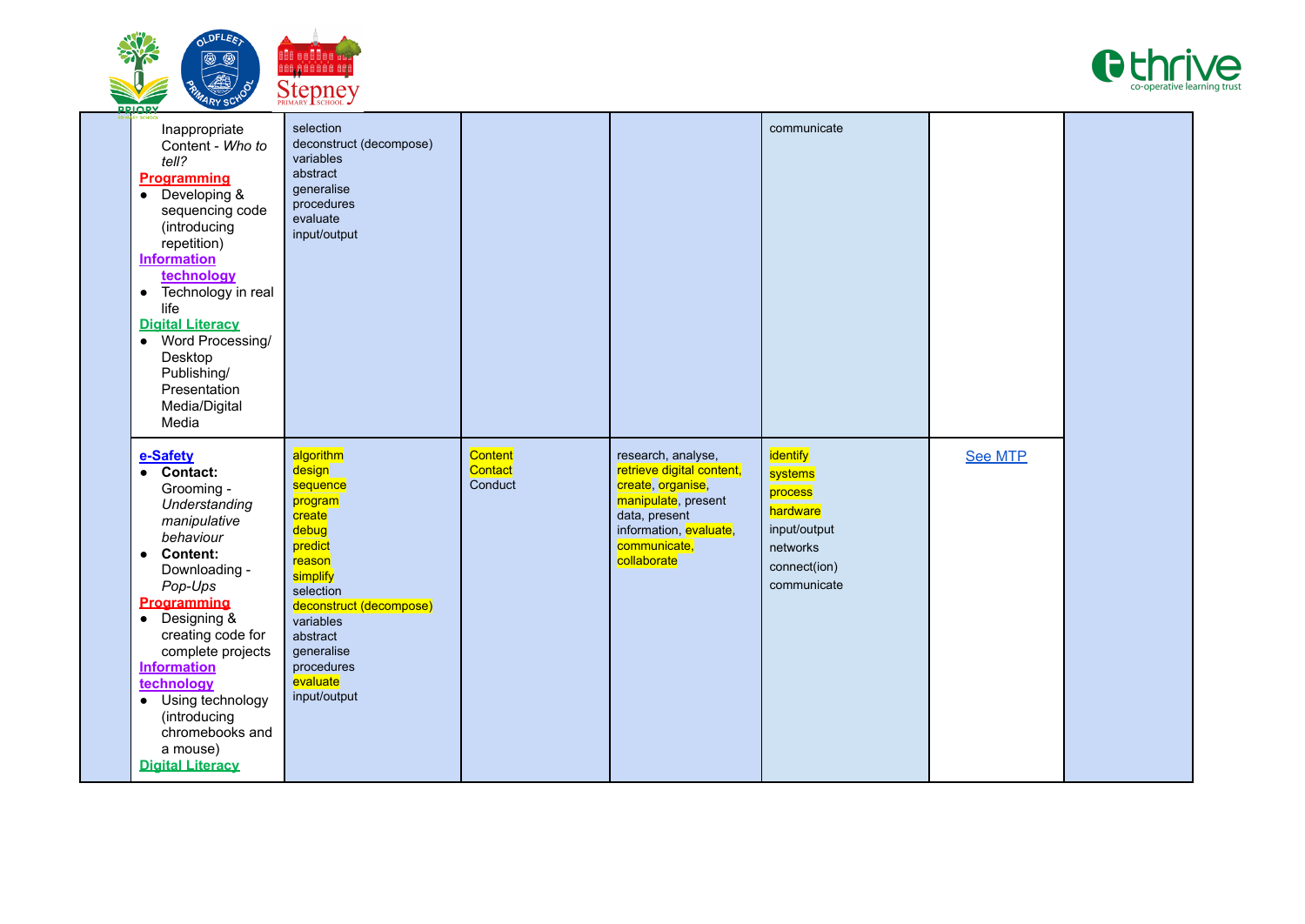



|           | РКЮКУ                                                                                                                                                                                                                                                                                                                                                                                                                                                                                                |                                                                                                                                                                                                                         |                                      |                                                                                                                                                                       |                                                                                                       |         |                                                     |
|-----------|------------------------------------------------------------------------------------------------------------------------------------------------------------------------------------------------------------------------------------------------------------------------------------------------------------------------------------------------------------------------------------------------------------------------------------------------------------------------------------------------------|-------------------------------------------------------------------------------------------------------------------------------------------------------------------------------------------------------------------------|--------------------------------------|-----------------------------------------------------------------------------------------------------------------------------------------------------------------------|-------------------------------------------------------------------------------------------------------|---------|-----------------------------------------------------|
|           | • Word Processing/<br>Desktop<br>Publishing/<br>Presentation<br>Media/Digital<br>Media                                                                                                                                                                                                                                                                                                                                                                                                               |                                                                                                                                                                                                                         |                                      |                                                                                                                                                                       |                                                                                                       |         |                                                     |
| Year<br>3 | e-Safety<br>• Conduct: Screen<br>Time - Spotting<br>the signs<br>• Conduct:<br>Passwords - Why<br>do we have<br>passwords/How<br>to generate a<br>strong password<br><b>Content:</b><br>$\bullet$<br>Inappropriate<br>Content - Revision<br>Programming<br>Designing &<br>$\bullet$<br>sequencing code<br><b>Information</b><br>technology<br>Input/Output<br>$\bullet$<br>process<br><b>Digital Literacy</b><br>Word Processing/<br>Desktop<br>Publishing/<br>Presentation<br>Media/Web<br>Research | algorithm<br>design<br>sequence<br>program<br>create<br>debug<br>predict<br>reason<br>simplify<br>selection<br>deconstruct (decompose)<br>variables<br>abstract<br>generalise<br>procedures<br>evaluate<br>input/output | <b>Content</b><br>Contact<br>Conduct | research, analyse,<br>retrieve digital content,<br>create, organise,<br>manipulate, present<br>data, present<br>information, evaluate,<br>communicate,<br>collaborate | identify<br>systems<br>process<br>hardware<br>input/output<br>networks<br>connect(ion)<br>communicate | See MTP | <b>KEY STAGE 2</b><br>See Year Group<br><b>MTPs</b> |
|           | e-Safety<br><b>Conduct: Online</b><br>$\bullet$<br>Image - Modifying<br>our online avatars<br><b>Conduct:</b><br>$\bullet$<br>Personal                                                                                                                                                                                                                                                                                                                                                               | algorithm<br>design<br>sequence<br>program<br>create<br>debug<br>predict                                                                                                                                                | Content<br>Contact<br>Conduct        | research, analyse,<br>retrieve digital content,<br>create, organise,<br>manipulate, present<br>data, present<br>information, evaluate,<br>communicate,                | identify<br>systems<br>process<br>hardware<br>input/output                                            | See MTP |                                                     |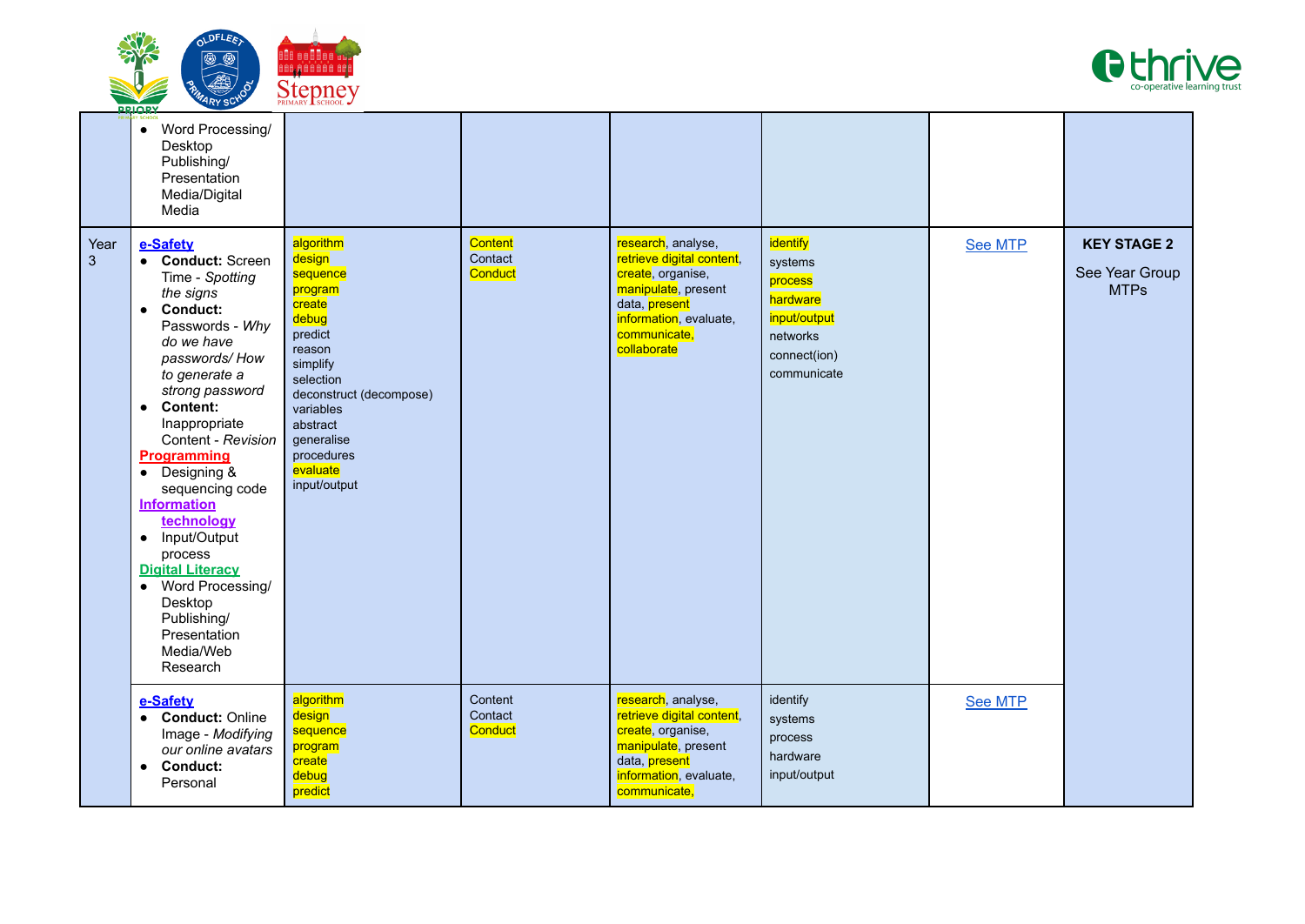



| <u>RKIOKI</u>                                                                                                                                                                                                                                                                                                                                                                                                                                                |                                                                                                                                                                                                                         |                                      |                                                                                                                                                                       |                                                                                                       |                |  |
|--------------------------------------------------------------------------------------------------------------------------------------------------------------------------------------------------------------------------------------------------------------------------------------------------------------------------------------------------------------------------------------------------------------------------------------------------------------|-------------------------------------------------------------------------------------------------------------------------------------------------------------------------------------------------------------------------|--------------------------------------|-----------------------------------------------------------------------------------------------------------------------------------------------------------------------|-------------------------------------------------------------------------------------------------------|----------------|--|
| Information - Who<br>should we share<br>with?<br><b>Programming</b><br>• Designing,<br>evaluating &<br>simplifying code<br>through repetition<br><b>Digital Literacy</b><br>Word Processing/<br>$\bullet$<br>Desktop<br>Publishing/<br>Presentation<br>Media/Web<br>Research                                                                                                                                                                                 | reason<br>simplify<br>selection<br>deconstruct (decompose)<br>variables<br>abstract<br>generalise<br>procedures<br>evaluate<br>input/output                                                                             |                                      | collaborate                                                                                                                                                           | networks<br>connect(ion)<br>communicate                                                               |                |  |
| e-Safety<br>• Contact:<br>Cyberbullying -<br>Warning signs/<br>Expressing<br>opinions<br><b>Contact:</b><br>$\bullet$<br>Grooming -<br>Identifying<br>different forms of<br>manipulative<br>tactics<br><b>Content:</b><br>$\bullet$<br>Downloading -<br>Scam Spotters<br>Programming<br>• Deconstructing,<br>designing &<br>creating code for<br>complete projects<br>(introducing<br>selection)<br><b>Digital Literacy</b><br>• Word Processing/<br>Desktop | algorithm<br>design<br>sequence<br>program<br>create<br>debug<br>predict<br>reason<br>simplify<br>selection<br>deconstruct (decompose)<br>variables<br>abstract<br>generalise<br>procedures<br>evaluate<br>input/output | <b>Content</b><br>Contact<br>Conduct | research, analyse,<br>retrieve digital content,<br>create, organise,<br>manipulate, present<br>data, present<br>information, evaluate,<br>communicate,<br>collaborate | identify<br>systems<br>process<br>hardware<br>input/output<br>networks<br>connect(ion)<br>communicate | <b>See MTP</b> |  |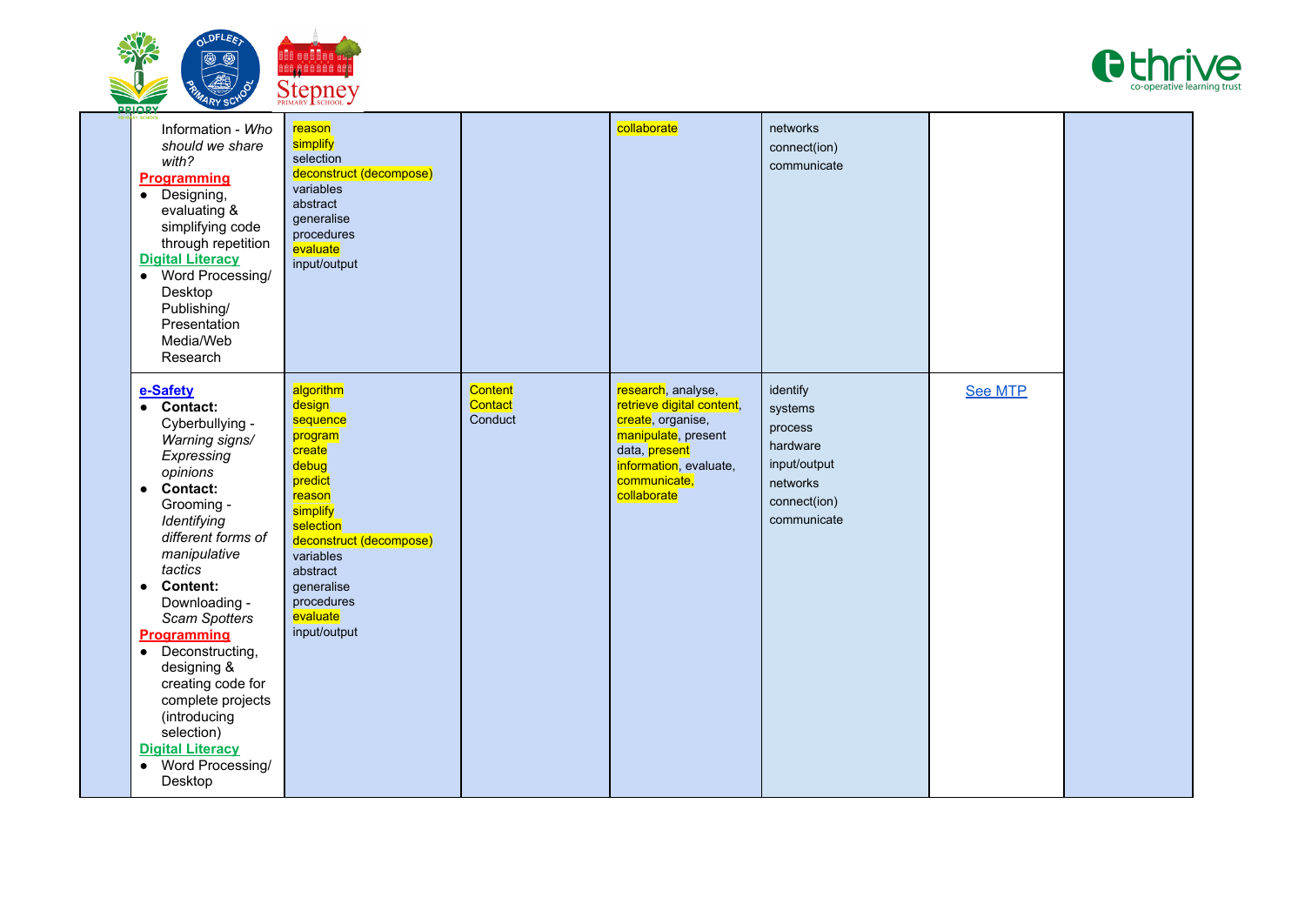



|                        | риник<br>Publishing/<br>Presentation<br>Media/Web<br>Research                                                                                                                                                                                                                                                                                   |                                                                                                                                                                                                                         |                                      |                                                                                                                                                                       |                                                                                                       |         |  |
|------------------------|-------------------------------------------------------------------------------------------------------------------------------------------------------------------------------------------------------------------------------------------------------------------------------------------------------------------------------------------------|-------------------------------------------------------------------------------------------------------------------------------------------------------------------------------------------------------------------------|--------------------------------------|-----------------------------------------------------------------------------------------------------------------------------------------------------------------------|-------------------------------------------------------------------------------------------------------|---------|--|
| Year<br>$\overline{4}$ | e-Safety<br>• Conduct: Screen<br>Time - Maintaining<br>a balance<br>Conduct:<br>$\bullet$<br>Passwords -<br>Evaluating<br>passwords<br><b>Programming</b><br>Developing code<br>$\bullet$<br>through selection<br><b>Digital Literacy</b><br>Word Processing/<br>$\bullet$<br>Desktop<br>Publishing/<br>Presentation<br>Media/Web<br>Research   | algorithm<br>design<br>sequence<br>program<br>create<br>debug<br>predict<br>reason<br>simplify<br>selection<br>deconstruct (decompose)<br>variables<br>abstract<br>qeneralise<br>procedures<br>evaluate<br>input/output | Content<br>Contact<br>Conduct        | research, analyse,<br>retrieve digital content,<br>create, organise,<br>manipulate, present<br>data, present<br>information, evaluate,<br>communicate,<br>collaborate | identify<br>systems<br>process<br>hardware<br>input/output<br>networks<br>connect(ion)<br>communicate | See MTP |  |
|                        | e-Safety<br><b>Conduct:</b><br>$\bullet$<br>Personal<br>Information/<br>Digital Footprint -<br>Digital footprint -<br>keeping private<br>when online<br><b>Conduct: Online</b><br>$\bullet$<br>Image/ Reputation<br>- Examining online<br>profiles<br><b>Content:</b><br>$\bullet$<br>Inappropriate<br>content - Revision<br><b>Programming</b> | algorithm<br>design<br>sequence<br>program<br>create<br>debug<br>predict<br>reason<br>simplify<br>selection<br>deconstruct (decompose)<br>variables<br>abstract<br>qeneralise<br>procedures<br>evaluate<br>input/output | <b>Content</b><br>Contact<br>Conduct | research, analyse,<br>retrieve digital content,<br>create, organise,<br>manipulate, present<br>data, present<br>information, evaluate,<br>communicate,<br>collaborate | identify<br>systems<br>process<br>hardware<br>input/output<br>networks<br>connect(ion)<br>communicate | See MTP |  |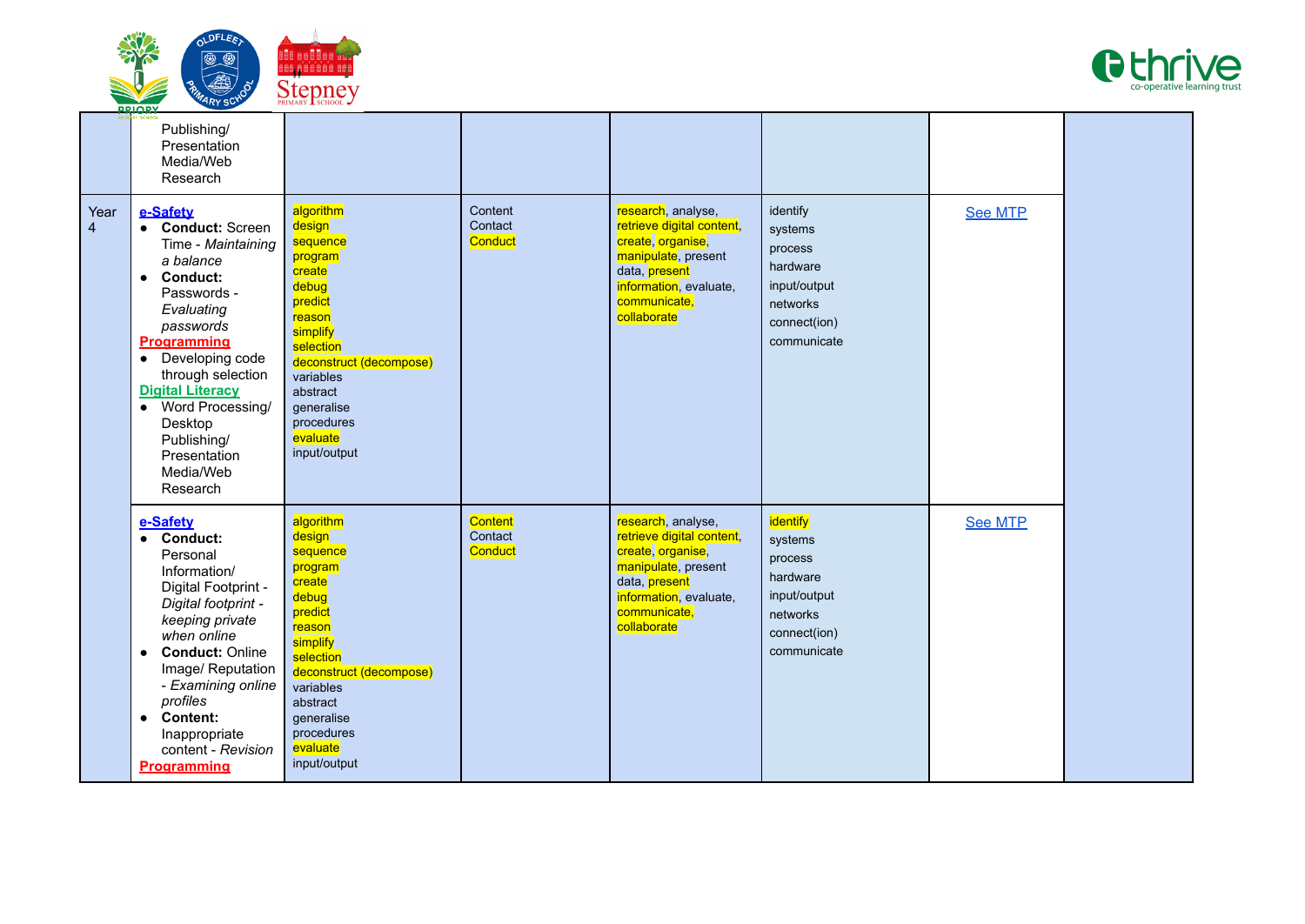



| Y SCHOO<br>• Deconstructing,<br>designing &<br>creating code for<br>complete projects<br><b>Information</b><br>technology<br>$\bullet$ What makes up a<br>website?<br><b>Digital Literacy</b><br>• Word Processing/<br>Desktop<br>Publishing/<br>Presentation<br>Media/Web<br>Research                                                                                                                                                   |                                                                                                                                                                                                                         |                                      |                                                                                                                                                                       |                                                                                                       |         |  |
|------------------------------------------------------------------------------------------------------------------------------------------------------------------------------------------------------------------------------------------------------------------------------------------------------------------------------------------------------------------------------------------------------------------------------------------|-------------------------------------------------------------------------------------------------------------------------------------------------------------------------------------------------------------------------|--------------------------------------|-----------------------------------------------------------------------------------------------------------------------------------------------------------------------|-------------------------------------------------------------------------------------------------------|---------|--|
| e-Safety<br>• Contact:<br>Cyberbullying -<br>Communicating<br>offline vs.<br>communicating<br>online<br><b>Contact:</b><br>$\bullet$<br>Grooming -<br>Like/Admire vs.<br>trust<br><b>Content:</b><br>$\bullet$<br>Downloading -<br>Revision<br>Programming<br>• Deconstructing,<br>generalising &<br>designing code for<br>a specific project<br><b>Digital Literacy</b><br>• Word Processing/<br>Desktop<br>Publishing/<br>Presentation | algorithm<br>design<br>sequence<br>program<br>create<br>debug<br>predict<br>reason<br>simplify<br>selection<br>deconstruct (decompose)<br>variables<br>abstract<br>generalise<br>procedures<br>evaluate<br>input/output | <b>Content</b><br>Contact<br>Conduct | research, analyse,<br>retrieve digital content,<br>create, organise,<br>manipulate, present<br>data, present<br>information, evaluate,<br>communicate,<br>collaborate | identify<br>systems<br>process<br>hardware<br>input/output<br>networks<br>connect(ion)<br>communicate | See MTP |  |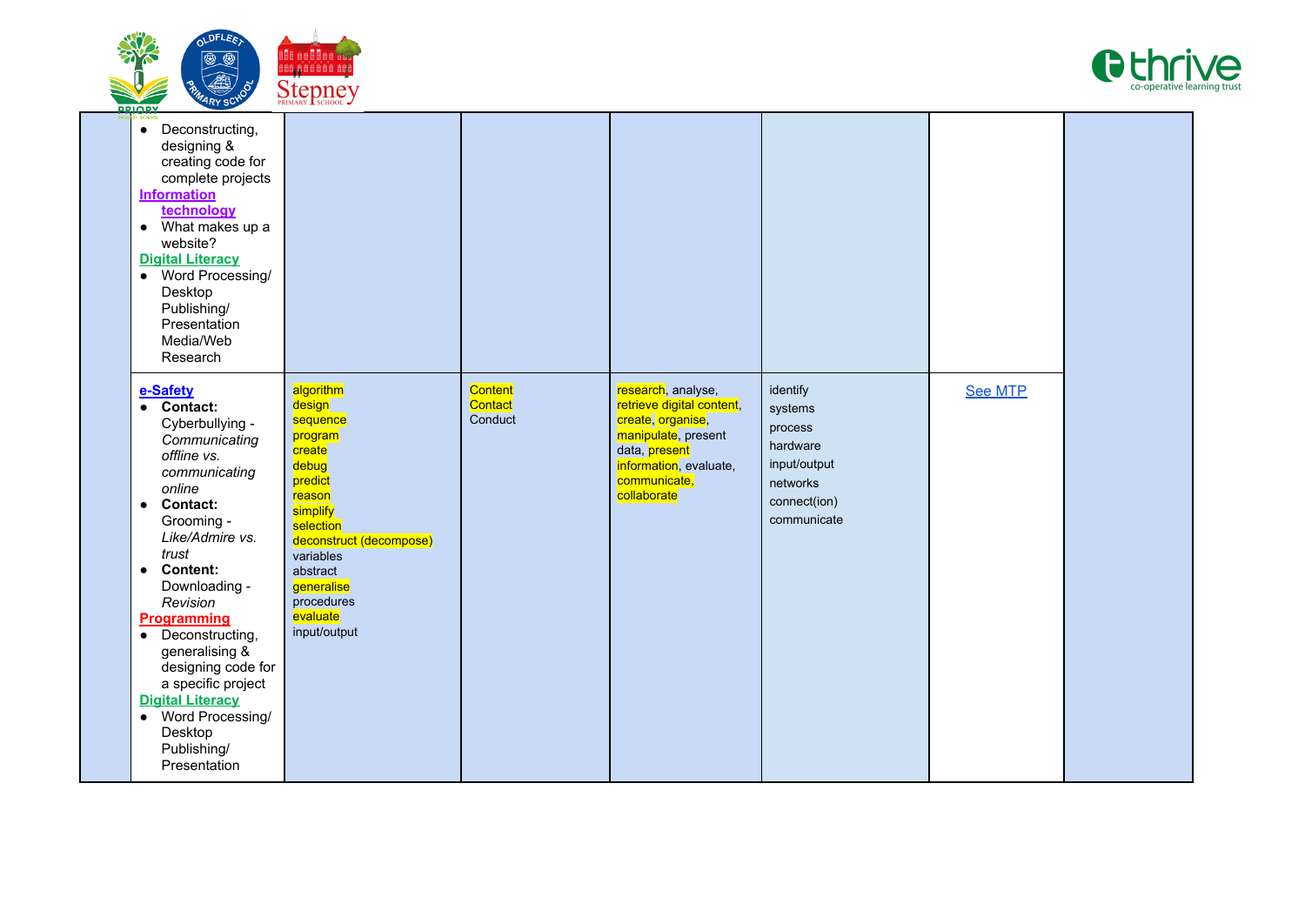



|           | Media/Web<br>Research                                                                                                                                                                                                                                                                                                                                          |                                                                                                                                                                                                                         |                                      |                                                                                                                                                                       |                                                                                                       |                |  |
|-----------|----------------------------------------------------------------------------------------------------------------------------------------------------------------------------------------------------------------------------------------------------------------------------------------------------------------------------------------------------------------|-------------------------------------------------------------------------------------------------------------------------------------------------------------------------------------------------------------------------|--------------------------------------|-----------------------------------------------------------------------------------------------------------------------------------------------------------------------|-------------------------------------------------------------------------------------------------------|----------------|--|
| Year<br>5 | e-Safety<br>• Conduct:<br>Passwords -<br>Revision<br>Programming<br>• Using variables to<br>develop projects<br><b>Digital Literacy</b><br>• Word Processing/<br>Desktop<br>Publishing/<br>Presentation<br>Media/<br>Spreadsheets/We<br>b Research                                                                                                             | algorithm<br>design<br>sequence<br>program<br>create<br>debug<br>predict<br>reason<br>simplify<br>selection<br>deconstruct (decompose)<br>variables<br>abstract<br>qeneralise<br>procedures<br>evaluate<br>input/output | Content<br>Contact<br>Conduct        | research, analyse,<br>retrieve digital content,<br>create, organise,<br>manipulate, present<br>data,<br>present information,<br>evaluate, communicate,<br>collaborate | identify<br>systems<br>process<br>hardware<br>input/output<br>networks<br>connect(ion)<br>communicate | <b>See MTP</b> |  |
|           | e-Safety<br>• Content:<br>Ephemeral &<br><b>Expiring Content -</b><br><b>Sharing Content</b><br>(include some<br>reference to<br>inappropriate<br>content)<br>• Conduct:<br>Personal<br>Information/<br>Digital Footprint -<br>Revision<br>• Conduct: Online<br>Image/ Reputation<br>- Analysing online<br>profiles<br>Programming<br>• Analyse,<br>decompose, | algorithm<br>design<br>sequence<br>program<br>create<br>debug<br>predict<br>reason<br>simplify<br>selection<br>deconstruct (decompose)<br>variables<br>abstract<br>qeneralise<br>procedures<br>evaluate<br>input/output | <b>Content</b><br>Contact<br>Conduct | research, analyse,<br>retrieve digital content,<br>create, organise,<br>manipulate, present<br>data,<br>present information,<br>evaluate, communicate,<br>collaborate | identify<br>systems<br>process<br>hardware<br>input/output<br>networks<br>connect(ion)<br>communicate | See MTP        |  |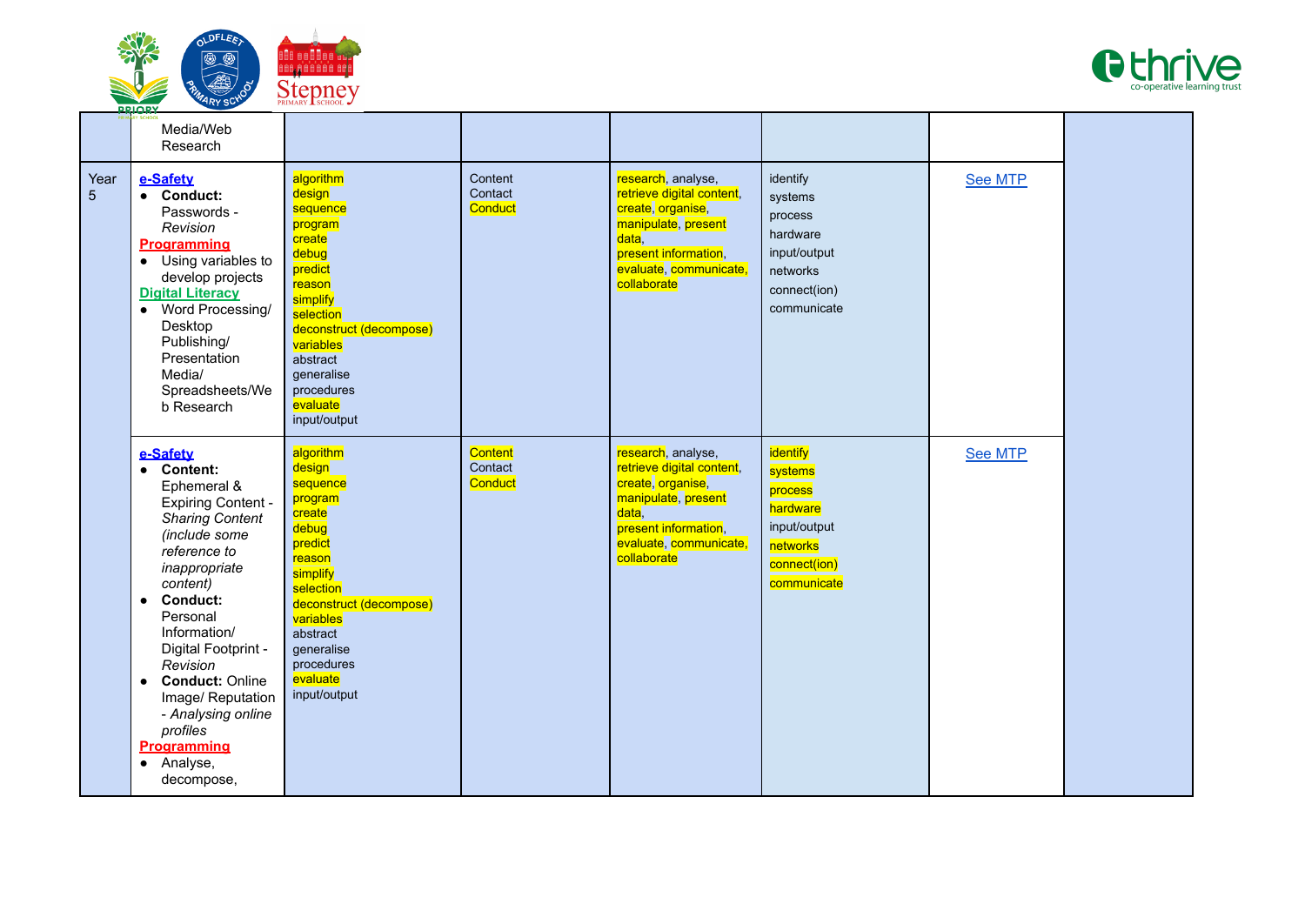



| Year<br>6 | e-Safety<br>• Content:                                                                                                                                                                                                                                                                                                                                                                                                                                                                                                                                                                                                                     | algorithm<br>design                                                                                                                                                                                                     | Content<br>Contact            | research, analyse,<br>retrieve digital content,                                                                                                                       | identify<br>systems                                                                                   | <b>See MTP</b> |  |
|-----------|--------------------------------------------------------------------------------------------------------------------------------------------------------------------------------------------------------------------------------------------------------------------------------------------------------------------------------------------------------------------------------------------------------------------------------------------------------------------------------------------------------------------------------------------------------------------------------------------------------------------------------------------|-------------------------------------------------------------------------------------------------------------------------------------------------------------------------------------------------------------------------|-------------------------------|-----------------------------------------------------------------------------------------------------------------------------------------------------------------------|-------------------------------------------------------------------------------------------------------|----------------|--|
|           | <b>Information</b><br>technology<br>• Computer<br><b>Networks</b><br><b>Digital Literacy</b><br>Word Processing/<br>$\bullet$<br>Desktop<br>Publishing/<br>Presentation<br>Media/<br>Spreadsheets/We<br>b Research<br>e-Safety<br><b>Contact:</b><br>$\bullet$<br>Cyberbullying -<br>Respect/<br><b>Disrespect</b><br><b>Contact:</b><br>$\bullet$<br>Grooming -<br>Motives<br><b>Programming</b><br>• Apply<br>generalisation and<br>abstraction to<br>complete more<br>complex projects<br><b>Digital Literacy</b><br>Word Processing/<br>$\bullet$<br>Desktop<br>Publishing/<br>Presentation<br>Media/<br>Spreadsheets/We<br>b Research | algorithm<br>design<br>sequence<br>program<br>create<br>debug<br>predict<br>reason<br>simplify<br>selection<br>deconstruct (decompose)<br>variables<br>abstract<br>generalise<br>procedures<br>evaluate<br>input/output | Content<br>Contact<br>Conduct | research, analyse,<br>retrieve digital content,<br>create, organise,<br>manipulate, present<br>data,<br>present information,<br>evaluate, communicate,<br>collaborate | identify<br>systems<br>process<br>hardware<br>input/output<br>networks<br>connect(ion)<br>communicate | <b>See MTP</b> |  |
|           | debug & evaluate<br>own code for a<br>given project                                                                                                                                                                                                                                                                                                                                                                                                                                                                                                                                                                                        |                                                                                                                                                                                                                         |                               |                                                                                                                                                                       |                                                                                                       |                |  |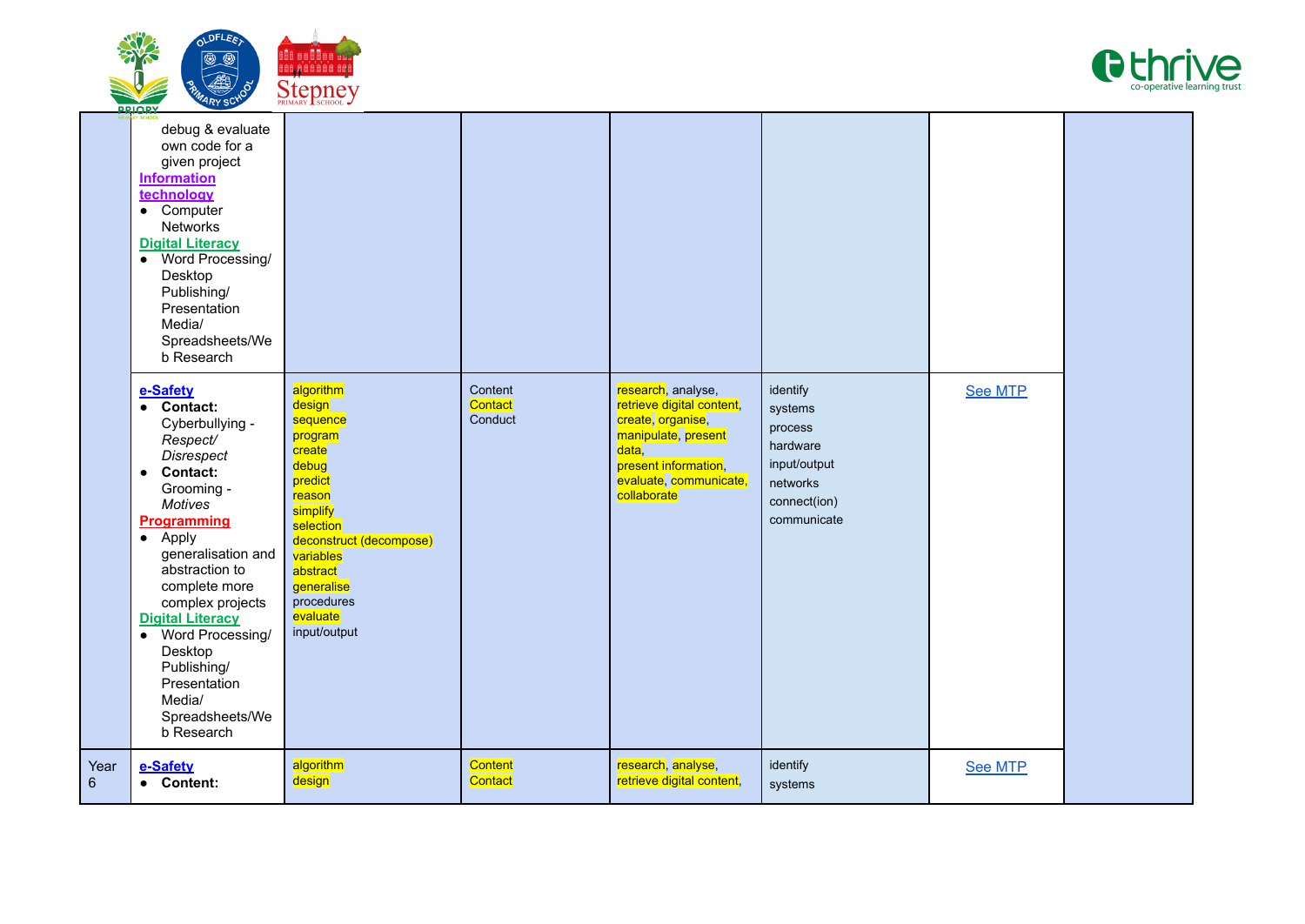



| <b>PRIORY</b>                                                                                                                                                                                                                                                                                                                                                                                                                                                                                                          |                                                                                                                                                                                                         |                               |                                                                                                                                                                       |                                                                                                       |                |  |
|------------------------------------------------------------------------------------------------------------------------------------------------------------------------------------------------------------------------------------------------------------------------------------------------------------------------------------------------------------------------------------------------------------------------------------------------------------------------------------------------------------------------|---------------------------------------------------------------------------------------------------------------------------------------------------------------------------------------------------------|-------------------------------|-----------------------------------------------------------------------------------------------------------------------------------------------------------------------|-------------------------------------------------------------------------------------------------------|----------------|--|
| Inappropriate/<br>Ephemeral &<br><b>Expiring Content -</b><br>Revision<br><b>Content: Video</b><br>$\bullet$<br>Chat/ Webcams -<br>What's the safest<br>choice?<br><b>Contact:</b><br>$\bullet$<br>Cyberbullying -<br>Why does<br>cyberbullying<br>happen?/<br>Anonymity<br><b>Programming</b><br>Deconstruct,<br>$\bullet$<br>generalise & apply<br>abstraction to<br>complete more<br>complex projects<br><b>Digital Literacy</b><br>Word Processing/<br>$\bullet$<br>Spreadsheets/Digi<br>tal Media/Web<br>Research | sequence<br>program<br>create<br>debug<br>predict<br>reason<br>simplify<br>selection<br>deconstruct (decompose)<br>variables<br>abstract<br>generalise<br>procedures<br>evaluate<br>input/output        | Conduct                       | create, organise,<br>manipulate, present<br>data.<br>present information,<br>evaluate, communicate,<br>collaborate                                                    | process<br>hardware<br>input/output<br>networks<br>connect(ion)<br>communicate                        |                |  |
| e-Safety<br><b>Content:</b><br>Inaccurate<br>information/ Fake<br>News/ Reliability/<br>Bias - Fake News<br>vs. Real/<br>Reliability<br><b>Programming</b><br>Simplifying<br>$\bullet$<br>complex projects<br>through procedure<br>blocks                                                                                                                                                                                                                                                                              | algorithm<br>design<br>sequence<br>program<br>create<br>debug<br>predict<br>reason<br>simplify<br>selection<br>deconstruct (decompose)<br>variables<br>abstract<br>generalise<br>procedures<br>evaluate | Content<br>Contact<br>Conduct | research, analyse,<br>retrieve digital content,<br>create, organise,<br>manipulate, present<br>data.<br>present information,<br>evaluate, communicate,<br>collaborate | identify<br>systems<br>process<br>hardware<br>input/output<br>networks<br>connect(ion)<br>communicate | <b>See MTP</b> |  |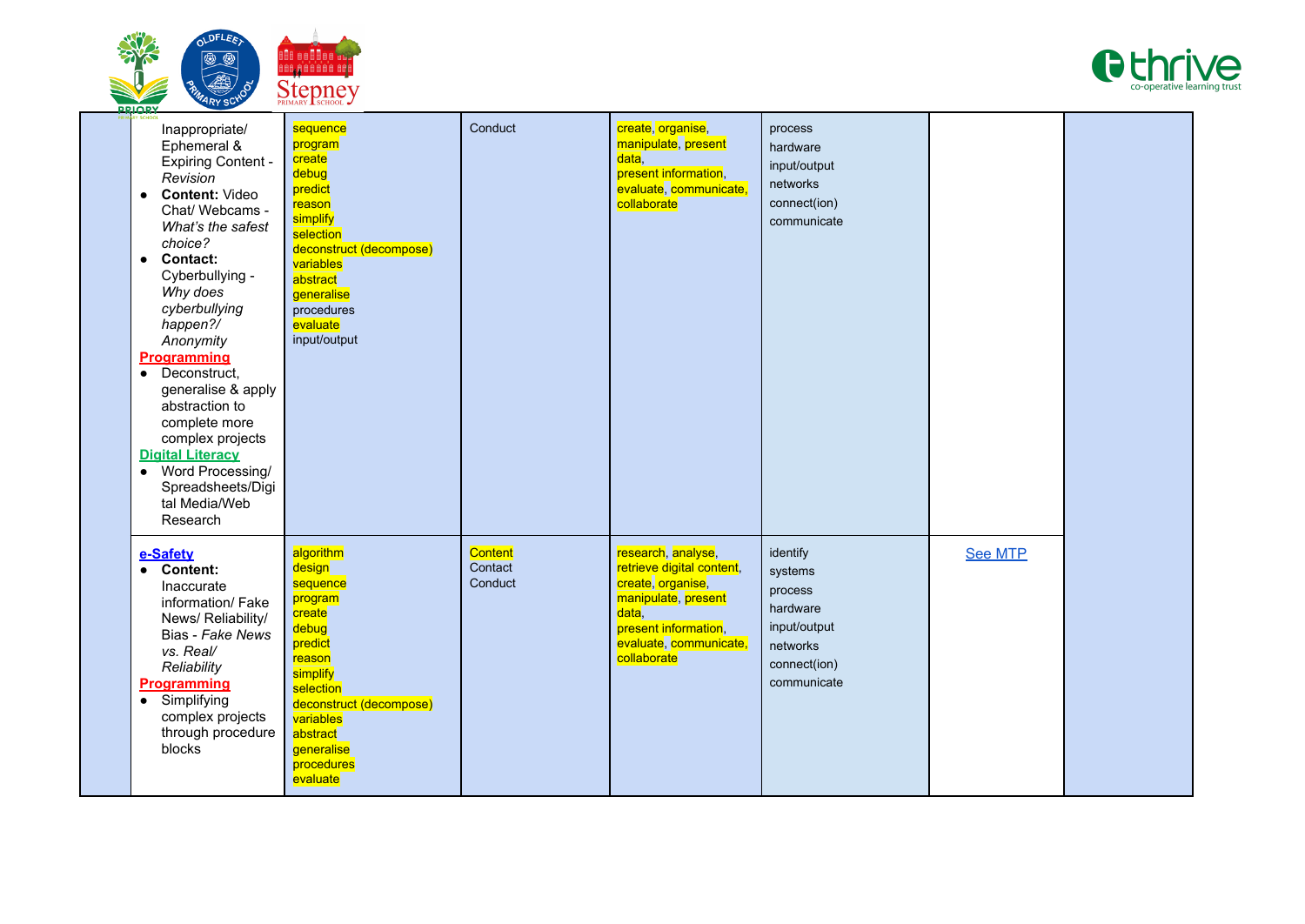



| • Create sequence<br>inputs for a<br>desired output<br><b>Digital Literacy</b><br>• Word Processing/<br>Spreadsheets/Digi<br>tal Media/Web<br>Research                                                                                                                                                                                                                                                                                                                                                                                                                                                                                     | input/output                                                                                                                                                                                                            |                               |                                                                                                                                                                       |                                                                                                       |         |  |
|--------------------------------------------------------------------------------------------------------------------------------------------------------------------------------------------------------------------------------------------------------------------------------------------------------------------------------------------------------------------------------------------------------------------------------------------------------------------------------------------------------------------------------------------------------------------------------------------------------------------------------------------|-------------------------------------------------------------------------------------------------------------------------------------------------------------------------------------------------------------------------|-------------------------------|-----------------------------------------------------------------------------------------------------------------------------------------------------------------------|-------------------------------------------------------------------------------------------------------|---------|--|
| e-Safety<br>• Conduct:<br>Personal<br>Information/<br>Digital Footprint -<br>Revision<br><b>Contact:</b><br>$\bullet$<br>Grooming -<br>Revision<br><b>Conduct: Online</b><br>$\bullet$<br>Image/ Reputation<br>- Creating online<br>profiles<br><b>Programming</b><br>Analyse,<br>$\bullet$<br>deconstruct.<br>generalise and<br>apply abstraction<br>to independently<br>design and create<br>individual projects<br>(debugging &<br>evaluating where<br>necessary)<br><b>Information</b><br>technology<br>How the internet<br>$\bullet$<br>works<br>What makes up<br>$\bullet$<br>the WWW?<br>• Communication<br><b>Digital Literacy</b> | algorithm<br>design<br>sequence<br>program<br>create<br>debug<br>predict<br>reason<br>simplify<br>selection<br>deconstruct (decompose)<br>variables<br>abstract<br>generalise<br>procedures<br>evaluate<br>input/output | Content<br>Contact<br>Conduct | research, analyse,<br>retrieve digital content,<br>create, organise,<br>manipulate, present<br>data,<br>present information,<br>evaluate, communicate,<br>collaborate | identify<br>systems<br>process<br>hardware<br>input/output<br>networks<br>connect(ion)<br>communicate | See MTP |  |